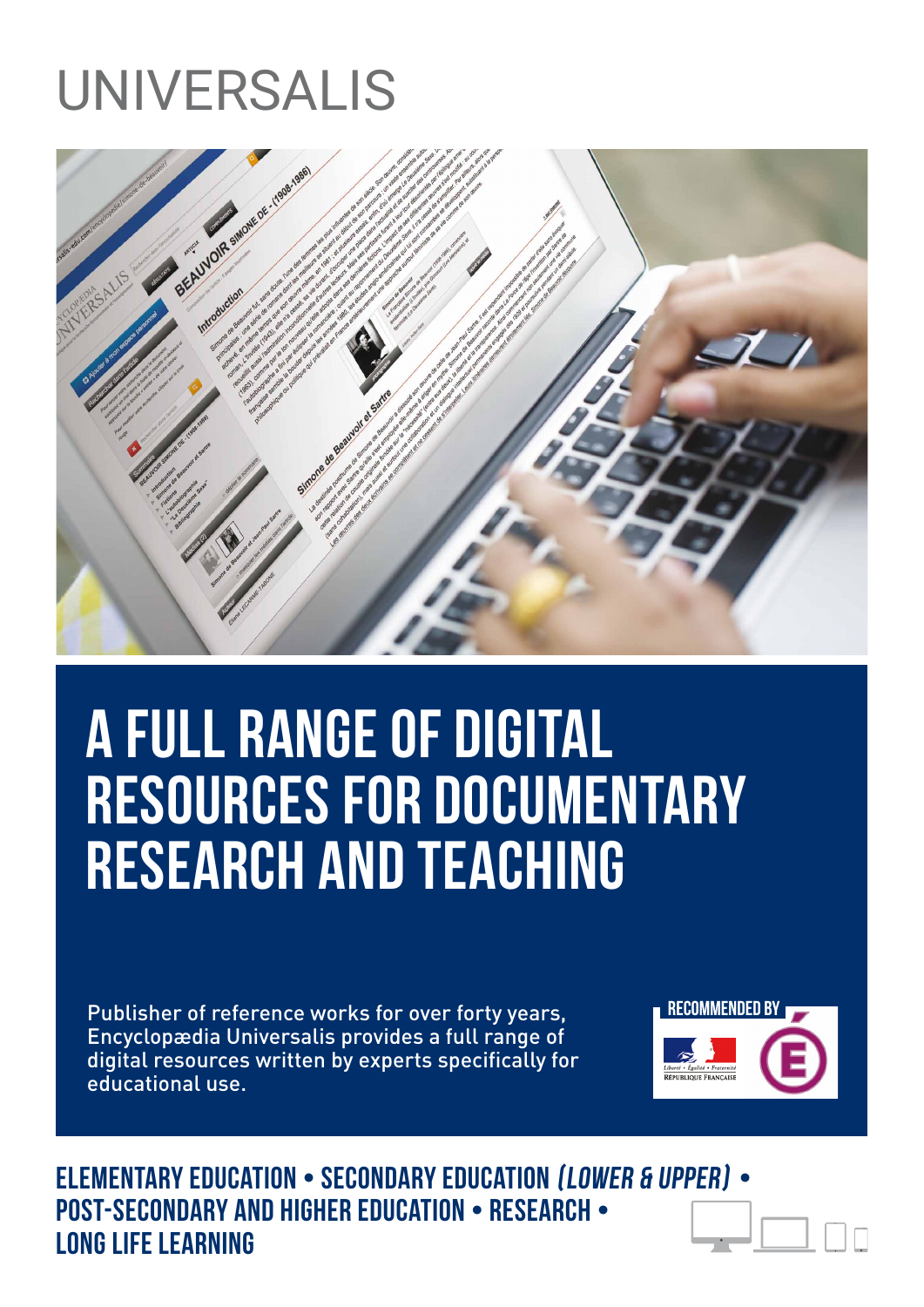

## UNIVERSALIS: A full range of resources, from elementary to higher education

### FOR ELEMENTARY SCHOOL

**Universalis "École" provides articles and other media aimed at children from when they are first able to read.** All content is conceived and written by teachers and experts in publishing for young people:

- Progressive vocabulary,
- Educational illustrations, clear and demonstrative videos,
- Several hundred bilingual articles (English/French),
- A set of maps and data for each country in the world.

**http://ecole.universalis-edu.com**

### FOR SECONDARY SCHOOL

**Universalis Junior** is clearly written, well documented, and abundantly illustrated, **providing precise, full entries on all subjects:**

- Complementary resources: texts and other media
- Several hundred bilingual articles (English/French),
- A bilingual dictionary (English/French),
- A French explanatory dictionary,
- An exclusive atlas comprising a set of maps (physical maps, political maps, blank maps) and fully updated «key» information for each country.

**http://junior.universalis-edu.com**

### FOR POST-SECONDARY AND HIGHER EDUCATION / RESEARCH / LONG LIFE LEARNING

**Universalis** provides **a set of top-quality and reliable articles** on all major areas of knowledge, written by **7,400 specialist authors** from the educational, professional, and cultural spheres:

- An exclusive search engine, with five search modes,
- More than 30,000 media items: photographs, videos, audio clips, and related documents,
- Large format, high resolution images,
- A French explanatory dictionary with 125,000 words and definitions,
- An exclusive atlas comprising a set of maps (physical maps, political maps, blank maps) and fully updated «key» information for each country.

### **ALL TEACHING LEVELS**

**Britannica Image Quest is a royalty-free image library for students and teachers,** published by Encyclopædia Britannica in partnership with prestigious international image agencies:

- More than two millions images on all subjects,
- Available in high resolution and large format,
- Easy to use for educational purposes, both in class or at home: copy, edit, print, share, project, etc.
- Several search modes

**http://www.universalis-edu.com http://quest.britannica.fr**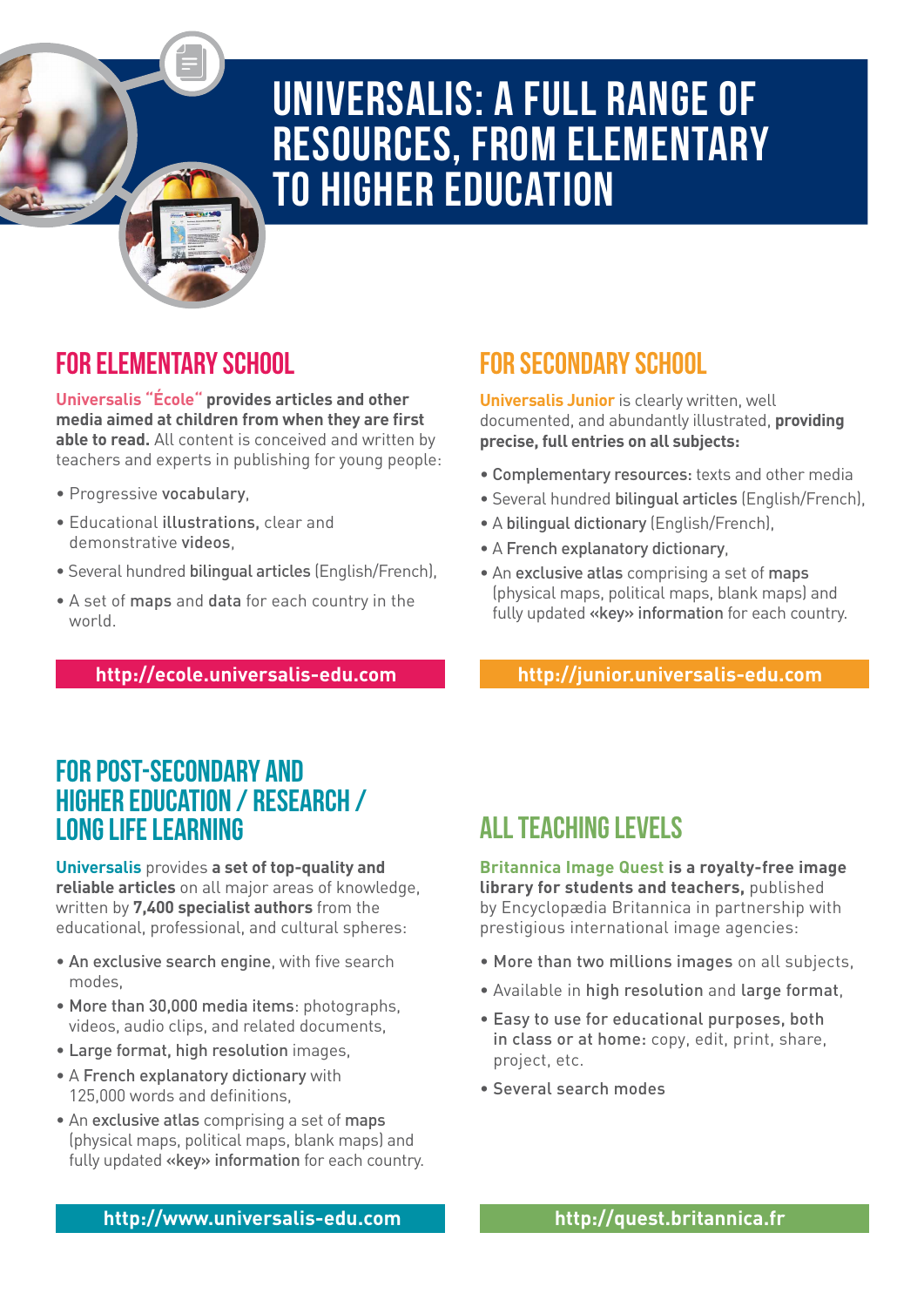# WRITTEN BY SPECIALISTS, PUBLISHED BY PROFESSIONALS

The Universalis editorial process guarantees topquality and highly reliable documentary resources:



# INTENDED FOR EDUCATIONAL USE

The Universalis resources are an inexhaustible documentary source for planning lessons, teaching a class, making a presentation, doing research, etc.

- **• Legally authorized** documents for educational use.
- **• Top-quality** media items suitable for full-screen display (with integrated zoom).
- **•** A **Teacher's Personal Workspace** for creating and circulating educational documents (see opposite).

**french DOCUMENTARY** used in teaching **st RESOURCE** 

2.7 million users 2,500 **INSTITUTIONS CONNECTED** 

# A TEACHER'S PERSONAL WORKSPACE (TPW) 1

**Universalis has created a secure individual workspace, accessible from any computer connected to the internet2 , that is available for every teacher to use.** The TPW provides several functionalities:

### • **Saving of documents:**

all Universalis documents (texts, media/multimedia items) may be copied and saved by the teacher in their personal workspace; they can also add their own media items

#### **• Editing of saved documents:**

the TPW includes a text, media, and slideshow editor that the teacher can use to adapt documents to their teaching and class

**• Creation of original** 

**DOCUMENTS: publishing** tools can be used to create an original document from scratch (questionnaire, article, chronology, etc.)

#### • **Document sharing:**

the teacher can share all documents copied, created or edited in their workspace, either via email, by printing, or through projection in various display formats

<sup>1</sup> **Universalis is not a collaborative site and retains its editorial policy.** Consequently, no edited or created document is held in the editorial collection: it remains solely in the Teacher's Personal Workspace, and they alone can control access to and sharing of the document.

 $^{\rm 2}$  The Teacher's Personal Workspace is accessible from these websites: ecole.universalis-edu.com, junior.universalis-edu.com, and www.universalis-edu.com